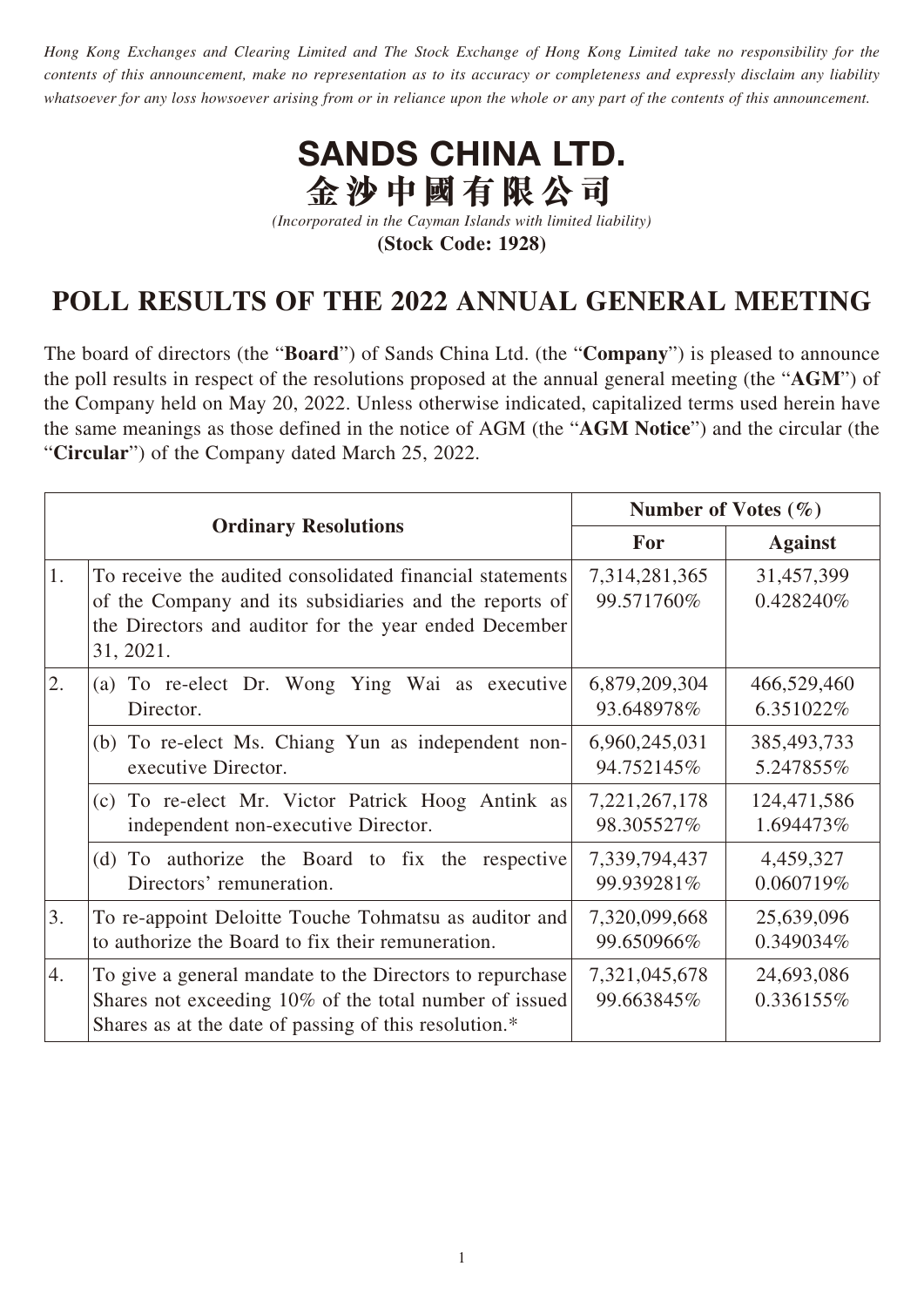| <b>Ordinary Resolutions</b> |                                                                                                                                                                                                           | Number of Votes $(\% )$     |                             |
|-----------------------------|-----------------------------------------------------------------------------------------------------------------------------------------------------------------------------------------------------------|-----------------------------|-----------------------------|
|                             |                                                                                                                                                                                                           | For                         | <b>Against</b>              |
| 5.                          | To give a general mandate to the Directors to allot,<br>issue and deal with additional Shares not exceeding 20%<br>of the total number of issued Shares as at the date of<br>passing of this resolution.* | 6,042,174,252<br>82.270772% | 1,302,079,512<br>17.729228% |
| 6.                          | To extend the general mandate granted to the Directors<br>to allot, issue and deal with additional Shares by the<br>aggregate number of the Shares repurchased by the<br>Company. $*$                     | 6,060,620,348<br>82.521935% | 1,283,633,416<br>17.478065% |

*\* The full text of the resolution is set out in the AGM Notice*

As at the date of the AGM, the total number of issued Shares was 8,093,188,866 Shares, which was the number of Shares entitling the holders to attend and vote on all resolutions at the AGM.

The number of Shares entitling the holders to attend and abstain from voting in favour of the above resolutions at the AGM pursuant to Rule 13.40 of the Listing Rules was nil. The number of Shares of holders that are required under the Listing Rules to abstain from voting was nil.

None of the Shareholders have stated their intention in the Circular to vote against or to abstain from voting on any of the resolutions at the AGM.

The Company's branch share registrar in Hong Kong, Computershare Hong Kong Investor Services Limited, acted as the scrutineer for the vote-taking at the AGM.

All directors of the Company (except for Mr. Robert Glen Goldstein, who was unable to attend due to other work commitments) attended the AGM in person or by electronic means.

> By order of the Board **SANDS CHINA LTD. Dylan James Williams** *Company Secretary*

Macao, May 20, 2022